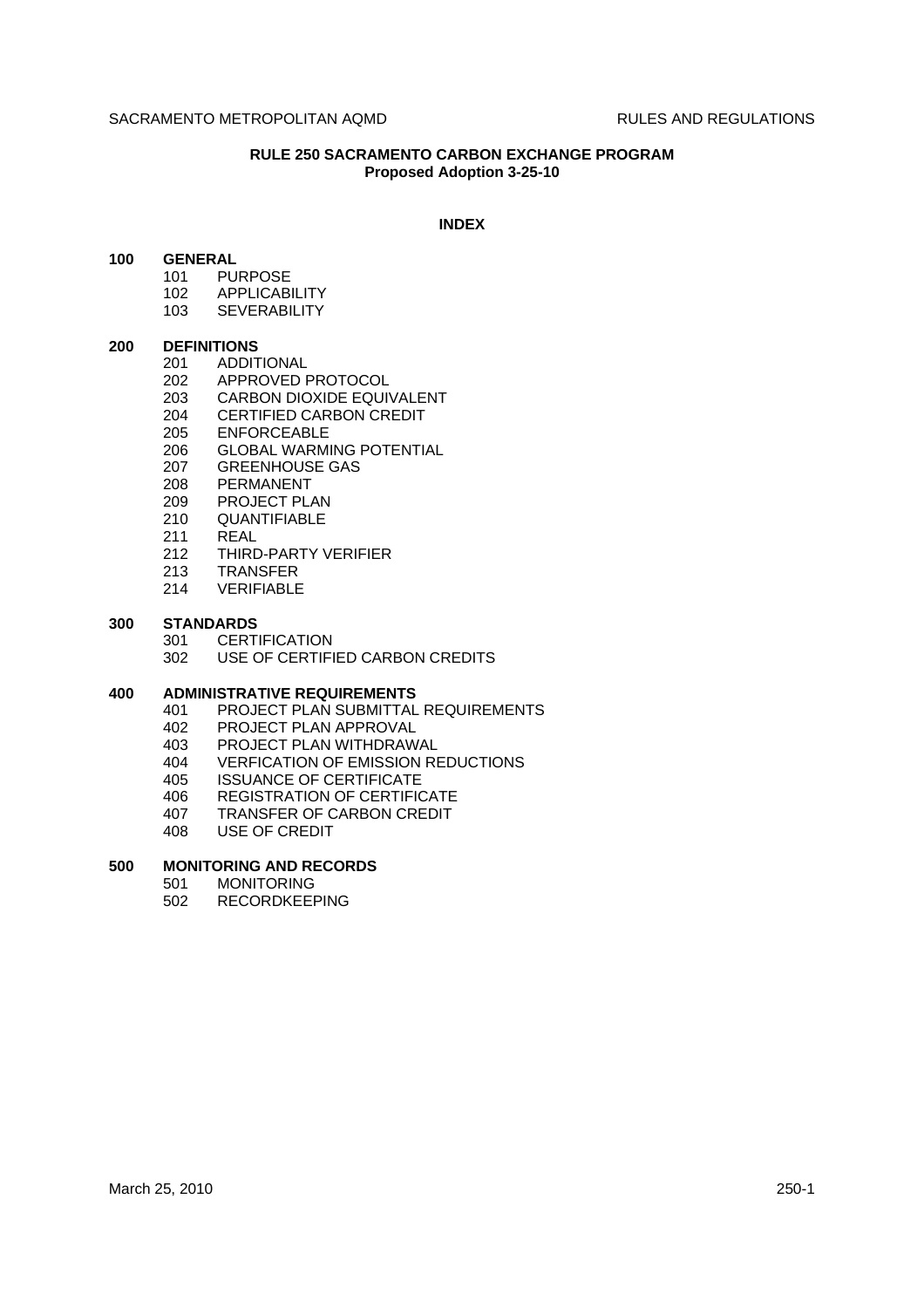### 100 **GENERAL**

- 101 **PURPOSE**: To provide an administrative mechanism for quantifying, certifying, issuing, and tracking high quality carbon credits from emission reduction activities that occur in the Sacramento Metropolitan Air Quality Management District.
- 102 **APPLICABILITY**: This rule shall apply to any person:
	- 102.1 Who submits a Project Plan to voluntarily reduce greenhouse gas emissions in Sacramento County; or
	- 102.2 Who may own, purchase, sell, trade, or retire carbon credits created pursuant to this rule.
- 103 **SEVERABILITY**: If a court of competent jurisdiction issues an order that any provision of this rule is invalid, it is the intent of the Board that other provisions of this rule remain in full force and effect to the extent allowed by law.

# 200 **DEFINITIONS**:

- 201 **ADDITIONAL:** Greenhouse gas emission reductions are additional if they are achieved throughout the duration of the activity that generates certified carbon credits and are a) not occurring due to routine equipment replacement, and b) not otherwise required or would occur as a result of any local, state, or federal regulation, or any legal instrument, unless authorized by the regulation or legal instrument, to ensure no double counting or inappropriate granting of emission reductions.
- 202 **APPROVED PROTOCOL:** A quantification methodology that is adopted by the Environmental Protection Agency, Climate Action Reserve, or a similar entity approved by the Air Pollution Control Officer or has been reviewed by the California Air Resources Board (CARB) to accurately quantify reductions of greenhouse gas emissions from specific project types.
- 203 **CARBON DIOXIDE EQUIVALENT (CO2E):** The amount of carbon dioxide that would have the same global warming potential as a given amount of another greenhouse gas. The weight of  $CO<sub>2</sub>E$  of a greenhouse gas is calculated by multiplying the weight of the greenhouse gas by its global warming potential.
- 204 **CERTIFIED CARBON CREDIT:** Greenhouse gas emission reductions that are created by following an approved protocol and are verified and issued by the Air Pollution Control Officer.
- 205 **ENFORCEABLE:** Established by a legally binding mechanism, such as a contractual agreement with specific conditions and terms, to ensure that a project is being implemented.
- 206 **GLOBAL WARMING POTENTIAL (GWP):** The capacity to heat the atmosphere, calculated as the ratio of the time-integrated radiative forcing from the instantaneous release of 1 kilogram (kg) of a substance relative to that of 1 kg of  $CO<sub>2</sub>$ . Global warming potential shall be calculated according to the factors for a 100-year time horizon, as listed in Table 1.
- 207 **GREENHOUSE GAS (GHG):** All of the gases listed in Table 1: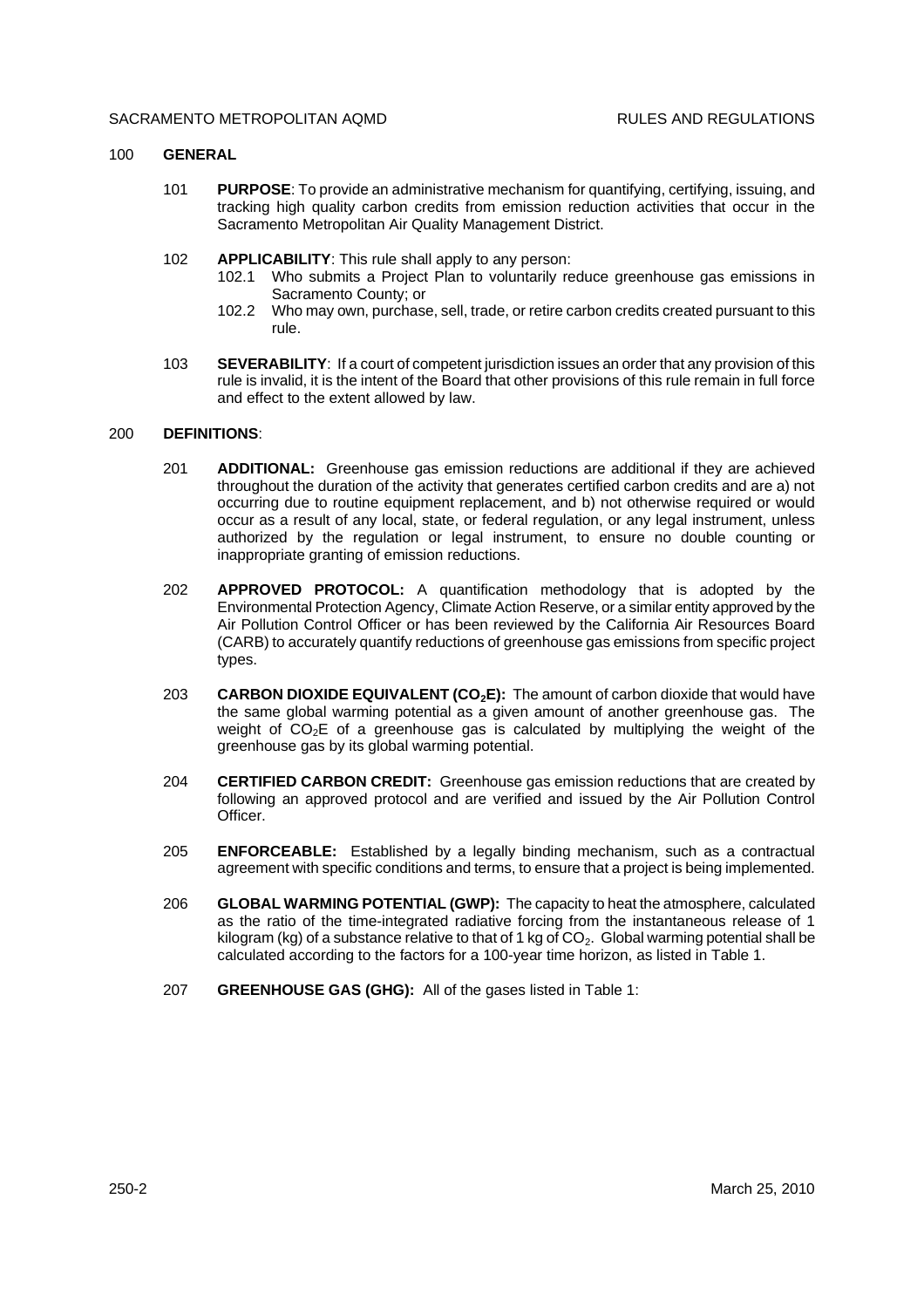| <b>Greenhouse Gas</b>         | orcennouse Ouses and associated Offi<br><b>GWP</b> |
|-------------------------------|----------------------------------------------------|
| Carbon dioxide $(CO2)$        |                                                    |
| Methane $(CH_4)$              | 21                                                 |
| Nitrous Oxide $(N_20)$        | 310                                                |
| Hydofluorocarbons (HFC):      |                                                    |
| $HEC-23$                      | 11,700                                             |
| <b>HFC-32</b>                 | 650                                                |
| <b>HFC-125</b>                | 2,800                                              |
| <b>HFC-134a</b>               | 1,300                                              |
| <b>HFC-143a</b>               | 3,800                                              |
| <b>HFC-152a</b>               | 140                                                |
| HFC-227ea                     | 2,900                                              |
| HFC-236fa                     | 6,300                                              |
| HFC-4310mee                   | 1,300                                              |
| Perfluorocarbons:             |                                                    |
| Perfluoromethane $(CF_4)$     | 6,500                                              |
| Perfluoroethane $(C_2F_6)$    | 9,200                                              |
| Perfluorobutane $(C_4F_{10})$ | 7,000                                              |
| Perfluorohexane $(C_6F_{14})$ | 7,400                                              |
| Sulfur hexafluoride $(SF_6)$  | 23,900                                             |

**Table 1: Greenhouse Gases and associated GWP**

- 208 **PERMANENT:** Emission reductions are permanent if they are real and additional over a specified time period.
- 209 **PROJECT PLAN:** A detailed description of the project and the method to control and reduce greenhouse gas emissions that meets the requirements in Section 401.
- 210 **QUANTIFIABLE:** Emission reductions are quantifiable if the method to measure the amount and type of GHG emission reduction uses tools or tests that are reliable and give confidence.
- 211 **REAL:** Emission reductions are real if they actually occur.
- 212 **THIRD-PARTY VERIFIER:** Any person that is not affiliated with or related to the project or the applicant and has no relationship with the District other than providing an independent service to verify GHG emission reductions.
- 213 **TRANSFER:** The change in ownership of a certified carbon credits from one person to another.
- 214 **VERIFIABLE:** Emission reductions are verifiable if the actions that resulted in the certified carbon credit can be audited and there is sufficient evidence to show that the emission reductions occurred and were quantified correctly.

# 300 **STANDARDS**

- 301 **CERTIFICATION:** To be certified as carbon credits, the emission reductions shall meet the requirements of an approved protocol for a specific project type and consider any Sacramento specific conditions or requirements to be real, additional, quantifiable, verifiable, permanent, and enforceable. Such emission reductions shall also meet the following requirements to be certified as carbon credits:
	- 301.1 A Project Plan has been submitted pursuant to Section 401;
	- 301.2 Written approval of the Project Plan has been received from the Air Pollution Control Officer pursuant to Section 402;
	- 301.3 Emission reductions have been generated in accordance with an approved protocol and pursuant to the requirements of the Project Plan. Baseline year and project start date established in the approved protocol shall be used; and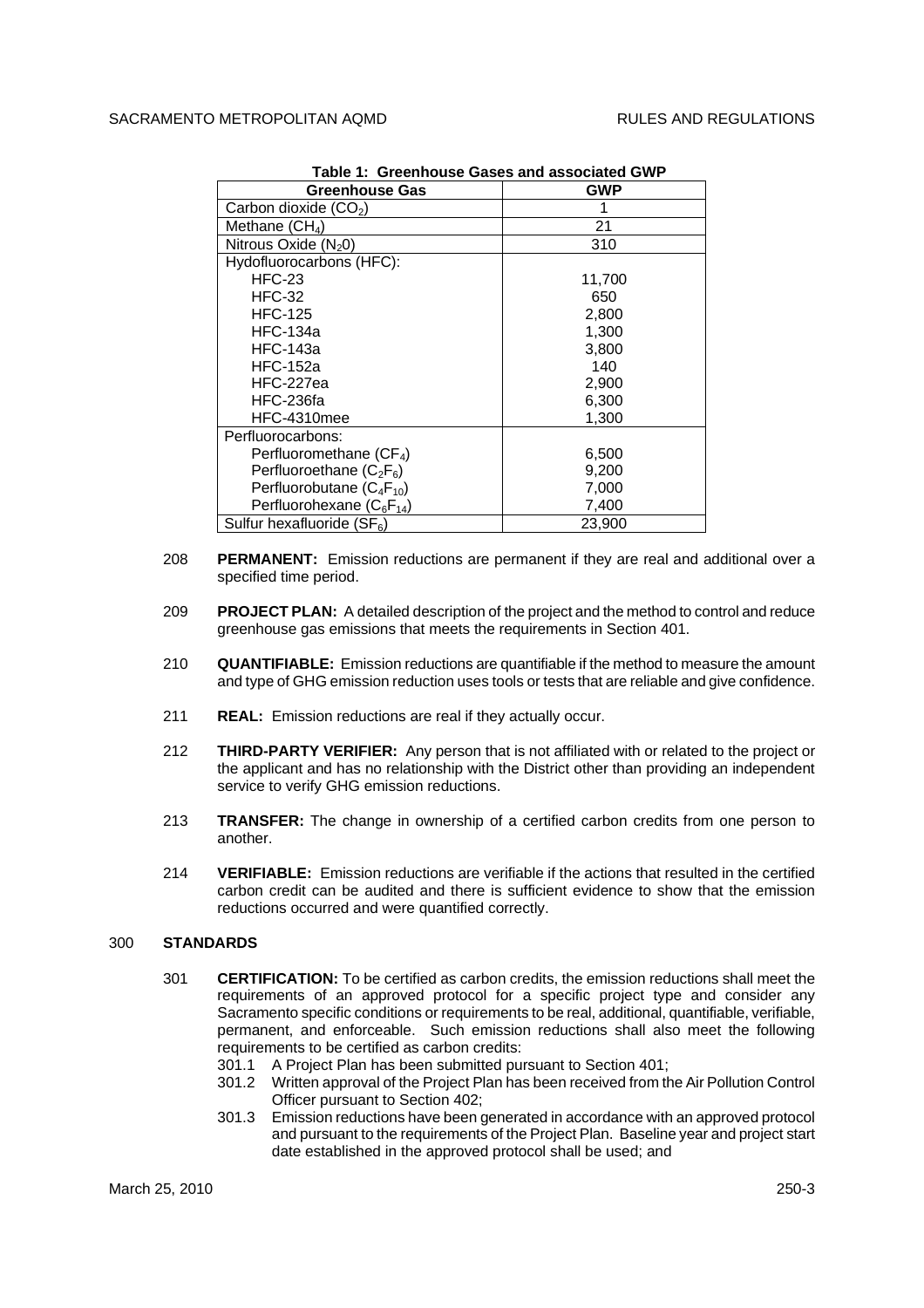301.4 Emissions reductions have been verified and issued pursuant to Section 405 and 406.

Emission reductions that have occurred prior to approval of the Project Plan must comply with all provisions of this rule.

- 302 **USE OF CERTIFIED CARBON CREDITS:** Certified carbon credits may be used for:
	- 302.1 Satisfying California Environmental Quality Act (CEQA) mitigation requirements or other mitigation requirements; or
	- 302.2 Retirement for the benefit of the environment; or
	- 302.3 Retirement to reduce a carbon footprint; or
	- 302.4 Any other use authorized by a local, state, federal or international law, regulation or program.

#### 400 **ADMINISTRATIVE REQUIREMENTS**

# 401 **PROJECT PLAN SUBMITTAL REQUIREMENTS**

- 401.1 On or after [date of adoption], any person who elects to voluntarily reduce GHG emissions shall submit a Project Plan to the Air Pollution Control Officer and pay an initial Project Plan fee pursuant to Rule 350, GREENHOUSE GAS PROGRAM FEES. The Project Plan shall include the following:
	- a. Identification of the applicable approved protocol that will be followed;
	- b. Nature of the emission reductions, including the type of greenhouse gas and amount of reductions projected;
	- c. Funding amount and source, including the parties providing the funding;
	- d. Start date for the emission reductions activity;
	- e. Location of the project;
	- f. Duration of the project;
	- g. Person responsible for the emission reduction project;
	- h. Certification that the project or carbon credits from the project are not and will not be registered with any other program; and
	- i. Any additional information required by the approved protocol.
- 401.2 In addition to the information required in Section 401.1, the Project Plan shall also indicate who will be the owner of the certified carbon credits. The owner shall be the person responsible for the emission source and responsible for funding the emission reduction projects. If the person responsible for the emission source differs from the person responsible for funding the emission reduction project, then a contractual agreement between the two parties shall be required to specify the rightful owner of the certified carbon credits. If the contractual agreement allows for multiple owners, then the certified carbon credits shall be separated according to the agreements between the parties with certified carbon credits issued to each owner for their respective portions.

#### 402 **PROJECT PLAN APPROVAL**

- 402.1 The Air Pollution Control Officer shall determine whether the Project Plan for carbon credits is complete not later than 30 days after receipt of the Project Plan or after such longer time as both the applicant and the Air Pollution Control Officer have agreed in writing. If the Air Pollution Control Officer determines that the Project Plan is not complete, the applicant shall be notified in writing of the decision, specifying the information required. If the specified information is not submitted by the applicant within 30 days from the notification from the District that the Project Plan is incomplete, the Project Plan shall be automatically cancelled unless the applicant has requested and received an extension of time, in writing and prior to the end of the 30 day period, from the Air Pollution Control Officer.
- 402.2 Upon receipt of any re-submittal of the Project Plan, a new 30-day period to determine completeness shall begin.
- 402.3 Completeness of a Project Plan or re-submitted Project Plan shall be evaluated on the basis of the information requirements set forth in Section 401. The Air Pollution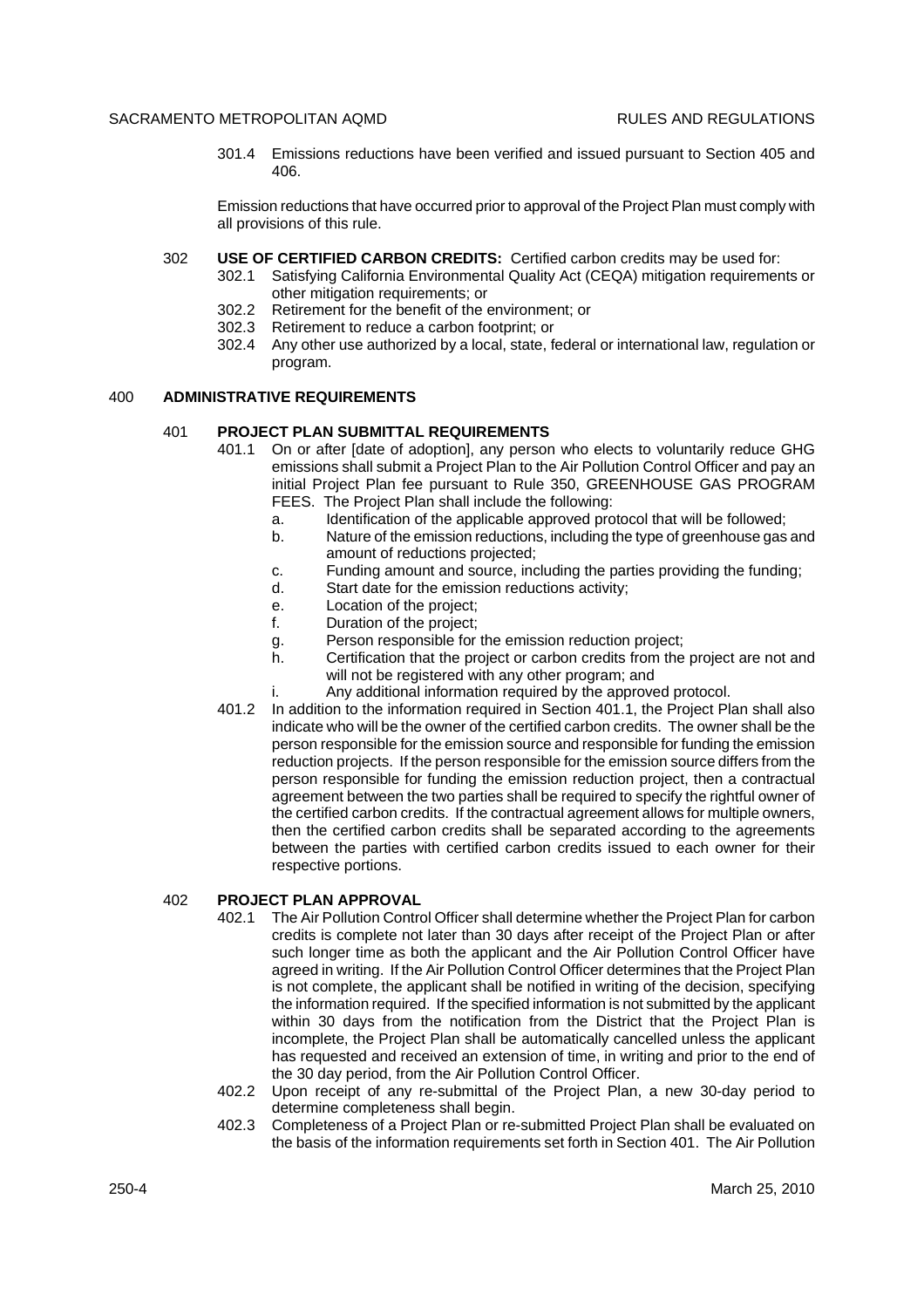Control Officer may, during the processing of the Project Plan, request an applicant to clarify, amplify, correct, or otherwise supplement the information submitted in the Project Plan.

- 402.4 The Air Pollution Control Officer shall perform the evaluations necessary to determine whether the Project Plan meets the criteria of real, additional, quantifiable, verifiable, permanent, and enforceable and complies with applicable District, state, and federal rules, regulations, or statutes. In addition, the Air Pollution Control Officer may establish conditions of approval to ensure compliance with the requirements of this rule. The Air Pollution Control Officer shall make a preliminary decision to approve or disapprove the Project Plan. The decision shall be supported by a succinct written analysis.
- 402.5 Within 10 days following a preliminary decision to approve the Project Plan, the Air Pollution Control Officer shall publish, in at least one newspaper of general circulation in the District, a notice stating the preliminary decision of the Air Pollution Control Officer, noting how pertinent information can be obtained, and inviting written public comment for a 30-day period following date of publication.
- 402.6 Within 180 days after the Project Plan was determined complete, the Air Pollution Control Officer shall take final action on the Project Plan after considering all written comments.
- 402.7 The Air Pollution Control Officer shall provide written notice of the final action to the applicant, and if the final decision is to approve the Project Plan, the final decision shall be published in at least one newspaper of general circulation in the District.
- 403 **PROJECT PLAN WITHDRAWAL:** Withdrawal of a Project Plan for carbon credits by the applicant shall result in cancellation.

## 404 **VERIFICATION OF EMISSION REDUCTIONS**:

- 404.1 For emission reductions that occurred in calendar years prior to approval of the Project Plan, all data required to verify the greenhouse gas emission reductions for each calendar year shall be submitted to the Air Pollution Control Officer no more than 60 days after approval of the Project Plan. For emission reductions that occur in calendar years after approval of the Project Plan, all data required to verify the greenhouse gas emission reductions for each calendar year shall be submitted to the Air Pollution Control Officer no more than 60 days after the end of the calendar year. The applicant shall pay a verification and credit fee pursuant to Rule 350, GREENHOUSE GAS PROGRAM FEES for each calendar year.
- 404.2 The emission reductions of greenhouse gases shall be verified for each calendar year prior to the issuance of a carbon credit certificate.
- 404.3 All verification shall be performed by the District except when performed by a thirdparty verifier.
	- a. The District may specifically require the applicant to use a third-party verifier. Notification of this requirement shall be in writing and mailed to the applicant at least 60 days before the end of the calendar year.
	- b. If not required by the District to use a third-party verifier, the applicant may petition to the Air Pollution Control Officer at least 30 days before the end of the calendar year to use a third-party verifier. The petition shall be approved or denied by the Air Pollution Control Officer before the end of the calendar year.
- 404.4 All third-party verifiers shall submit the following information to the Air Pollution Control Officer:
	- a. Proof of accreditation to verify emission reduction projects from either the California Air Resources Board or the American National Standard Institute to meet ISO 14065;
	- b. Material demonstrating sufficient knowledge and experience of the specific project type;
	- c. A completed Conflict of Interest Form; and
	- d. Any other information requested by the APCO.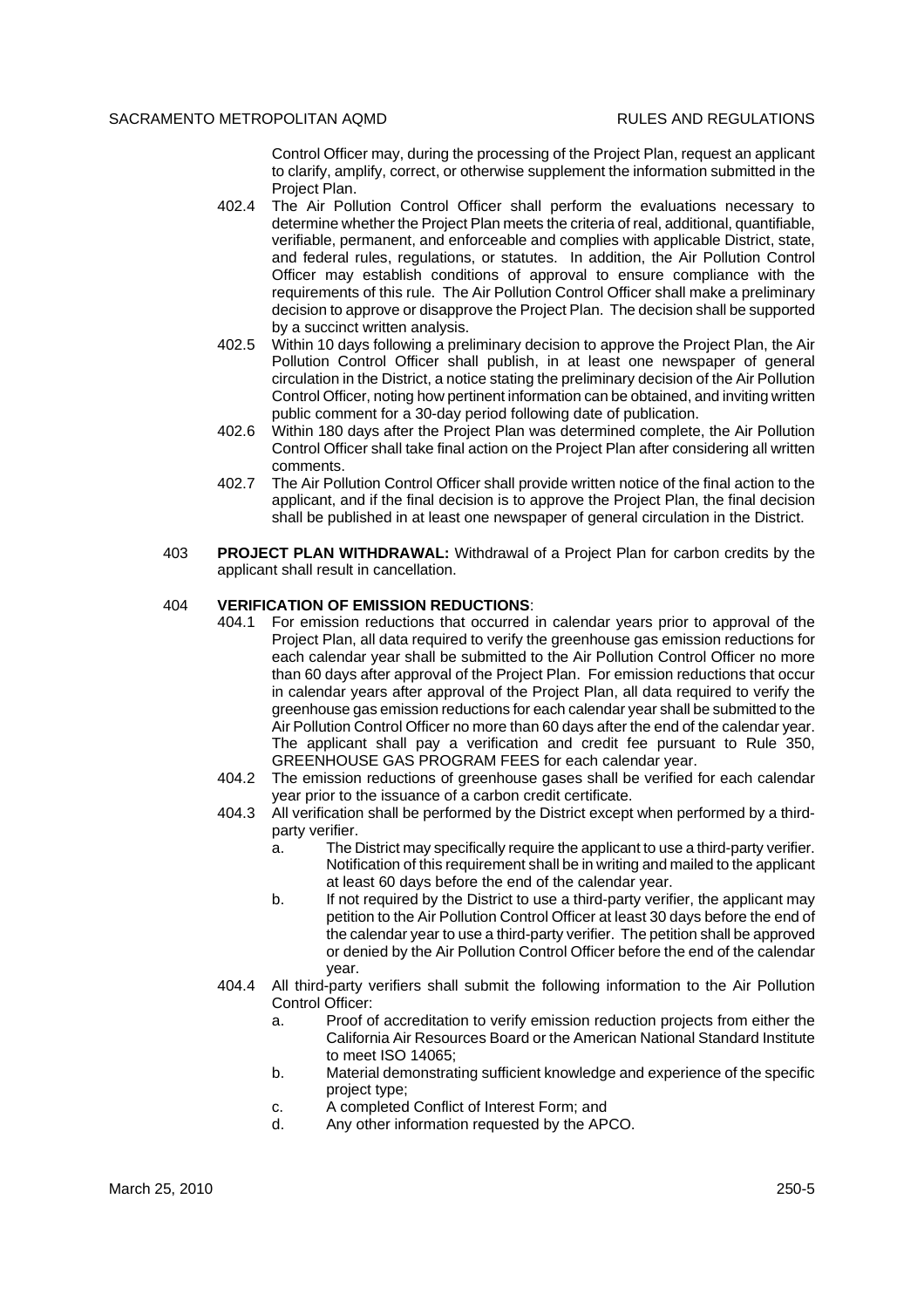Within 30 days after receiving the required information, the Air Pollution Control Officer shall notify the applicant and the third-party verifier whether the third-party verifier is eligible to perform the verification service.

- 404.5 Verification of emission reductions conducted by the District shall be completed no later than 90 days after receipt of data required in Section 405.1.
- 404.6 Verification of emission reductions conducted by a third-party verifier shall be completed and a verification report shall be submitted to the District no later than 90 days after receipt of data required in Section 405.1, except when an extension of time has been mutually agreed upon by the applicant and the Air Pollution Control Officer.
- 404.7 During the review of a third-party verification report, the Air Pollution Control Officer may request additional information or clarification. The Air Pollution Control Officer shall notify the applicant and the third-party verifier in writing, specifying the additional information required. If the specified information is not submitted to the District within 30 days from the date of notice, the Air Pollution Control Officer may deny the issuance of certified carbon credits or may conduct a separate verification of greenhouse gas emission reductions. The verification of emission reductions shall be completed no later than 90 days after the end of the 30 day notice.

# 405 **ISSUANCE OF CERTIFICATE**

- 405.1 Issuance of carbon credit certificate will occur no more than 30 days after verification of emission reductions as specified in Section 405 has been accepted by the District, except when an extension of time has been mutually agreed upon by the applicant and the Air Pollution Control Officer.
- 405.2 Certified carbon credits shall be issued in metric tons of  $CO<sub>2</sub>E$  and will be rounded to the nearest metric ton.
- 405.3 Certified carbon credits shall be issued a unique tracking number for every metric ton of  $CO<sub>2</sub>E$ .
- 405.4 Carbon credit certificates shall be issued to the owner as specified by Section 401.2 and shall include the following:
	- a. Unique tracking numbers for every metric ton of  $CO<sub>2</sub>E$ ;
	- b. The quantity of  $CO<sub>2</sub>E$ ;
	- c. Date of issuance;
	- d. Owner Information; and
	- e. Project Information, including location and type of emission reduction projects.
- 405.5 The issuance of carbon credit certificate shall not constitute evidence of compliance with the rules and regulations of the District, or a representation or assurance to the recipient upon which reliance is authorized or intended that the certified carbon credits represented by the carbon credit certificate are available from the District Register.
- 405.6 Co-benefits of other pollutants that are also reduced as a result of the greenhouse gas emission reduction project shall not be eligible to generate emission reductions for those pollutants unless specifically authorized by the applicable approved protocol. For pollutants that are eligible for emission reduction credits, the pollutants shall be credited pursuant to Rule 204, EMISSION REDUCTION CREDITS, and/or Rule 206, MOBILE AND TRANSPORTATION SOURCE EMISSION REDUCTION CREDITS.
- 405.7 All fees pursuant to Rule 350, GREENHOUSE GAS FEES shall be paid prior to issuance of the certificate.

#### 406 **REGISTRATION OF CERTIFICATE**

- 406.1 All certified carbon credits issued pursuant to Section 406 shall be registered in the District Register, and the information for any certified carbon credit shall be available to the public.
- 406.2 The District Register shall contain the following information:
	- a. Unique tracking numbers for every metric ton of  $CO<sub>2</sub>E$ ;
	- b. Status of each certified carbon credit;